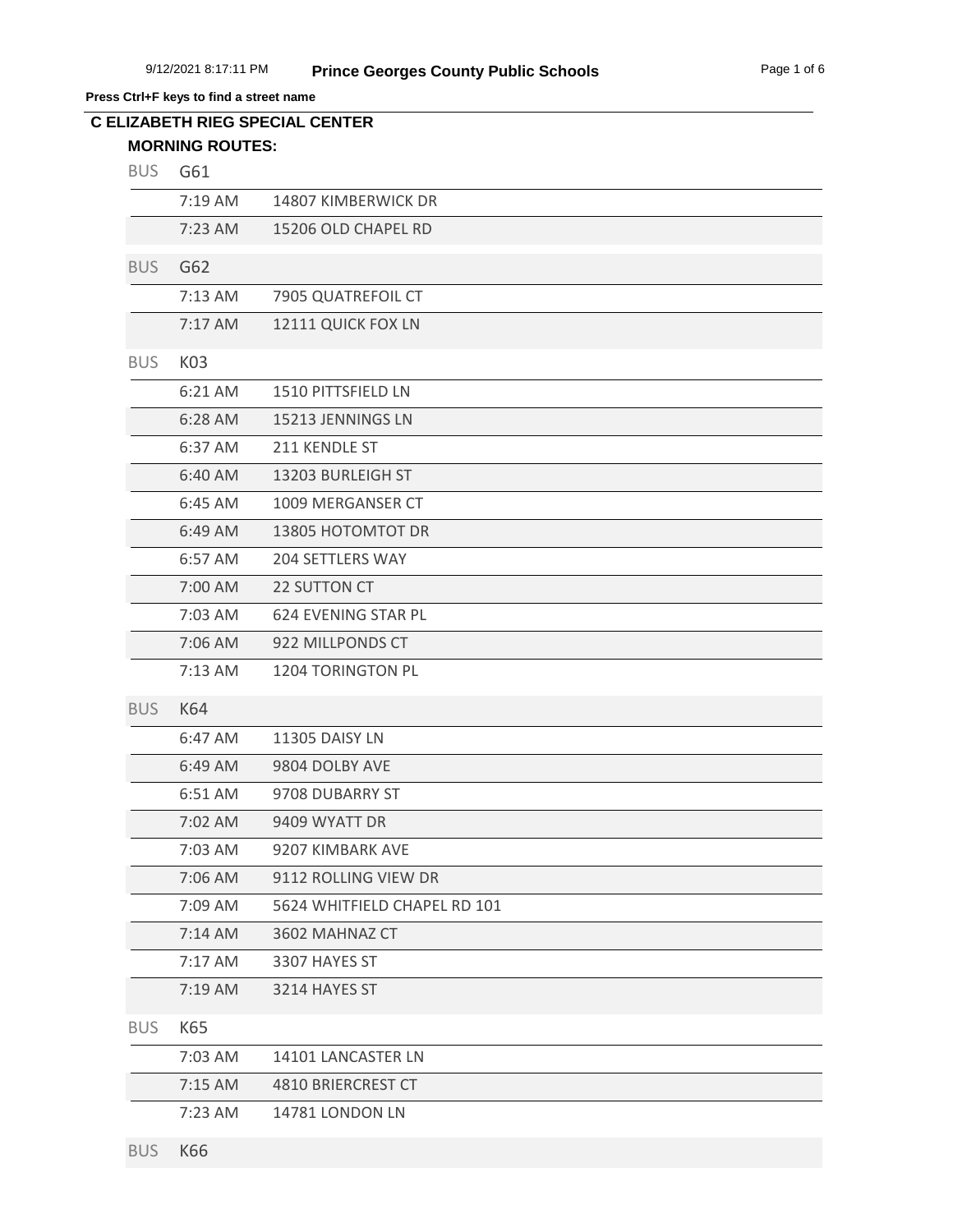|            | 6:50 AM | 13605 KINGS ISLE CT           |
|------------|---------|-------------------------------|
|            | 6:55 AM | 3810 DIPLOMAT AVE             |
|            | 7:08 AM | 14842 LONDON LN               |
|            | 7:09 AM | 14544 LONDON LN               |
|            | 7:14 AM | 12401 KEMMERTON LN            |
|            | 7:20 AM | 2617 KENNISON LN              |
|            | 7:24 AM | 12530 KNOWLEDGE LN            |
| <b>BUS</b> | K67     |                               |
|            | 6:45 AM | 14110 LANCASTER LN            |
|            | 6:57 AM | 13327 OLD CHAPEL RD           |
|            | 7:03 AM | 13206 OYSTERCATCHER LN        |
|            | 7:07 AM | 7403 QUIET WAY                |
|            | 7:18 AM | 15516 ORCHARD RUN DR          |
| <b>BUS</b> | K69     |                               |
|            | 7:00 AM | 12211 ROCKLEDGE DR            |
|            | 7:03 AM | 12415 CHALFORD LN             |
|            | 7:07 AM | 3232 SCARLET OAK TER          |
|            | 7:11 AM | 2929 TARRAGON LN              |
|            | 7:19 AM | 12903 BRUNSWICK LN            |
|            | 7:28 AM | 16511 GOVERNORS BRIDGE RD 101 |
| <b>BUS</b> | K70     |                               |
|            | 6:47 AM | 11214 LAKE OVERLOOK PL        |
|            | 6:59 AM | <b>1635 VILLAGE GREEN DR</b>  |
|            | 7:08 AM | 408 WILLOW HILL CT            |
| <b>BUS</b> | K71     |                               |
|            | 6:52 AM | 2409 PRESERVE CT              |
|            | 7:04 AM | 12712 WOODBRIDGE CT           |
|            | 7:20 AM | 8202 DELLWOOD CT              |
| <b>BUS</b> | K73     |                               |
|            | 6:49 AM | 3712 EXCALIBUR CT 204         |
|            | 6:54 AM | 16114 EDENWOOD DR             |
|            | 6:57 AM | 16066 ENGLISH OAKS AVE        |
|            | 7:04 AM | 3909 NAPOLEON PL              |
|            | 7:06 AM | 14907 NORTHCOTE LN            |
| <b>BUS</b> | K74     |                               |
|            | 6:47 AM | 4118 CROSSWICK TURN           |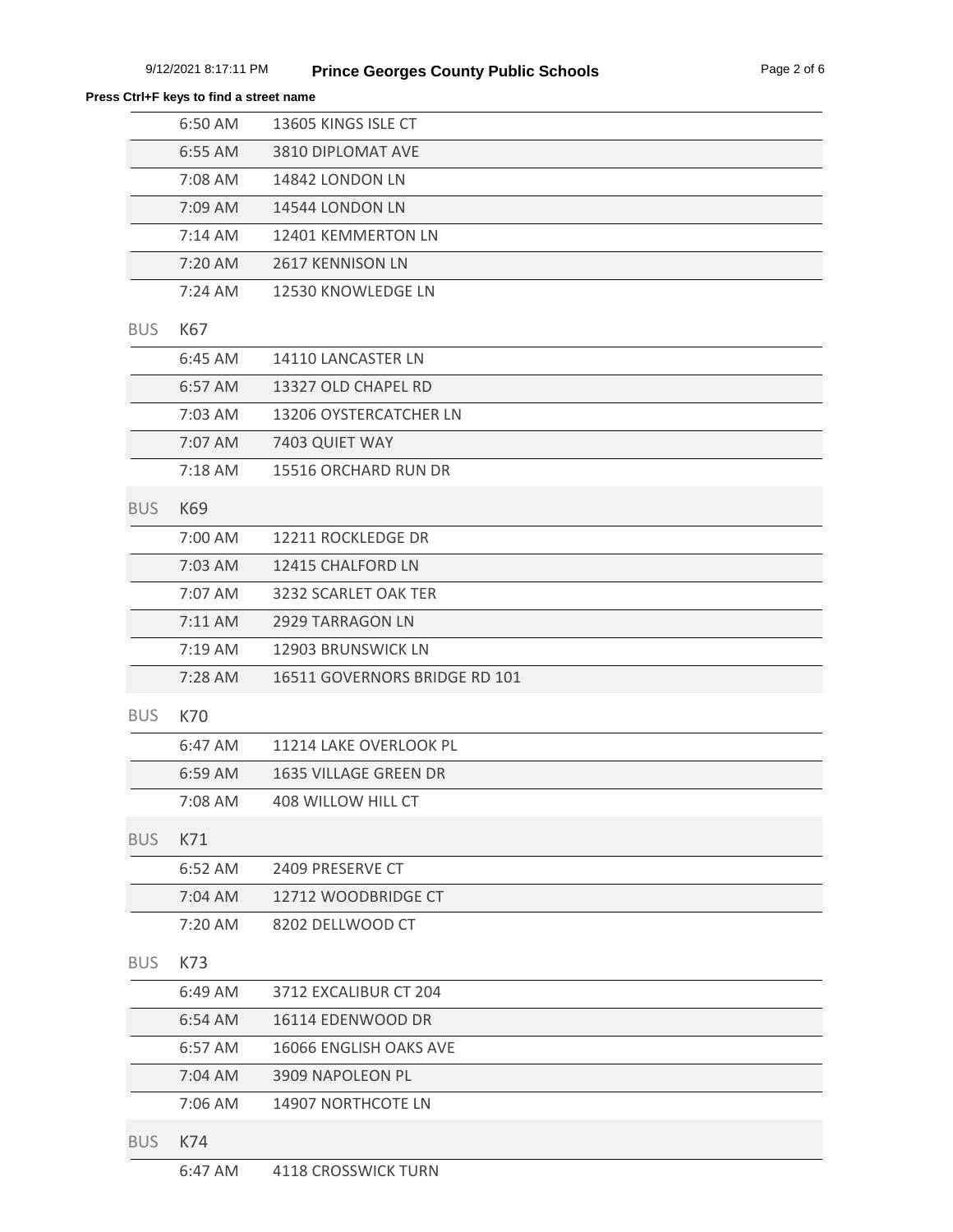## **Press Ctrl+F keys to find a street name**

|            | 6:56 AM    | 14901 RIDGE FARM CT                      |
|------------|------------|------------------------------------------|
|            | 7:15 AM    | 14128 ALFALFA FIELD CT                   |
|            | $7:24$ AM  | 4313 HATTIES PROGRESS DR                 |
| <b>BUS</b> | <b>RO1</b> |                                          |
|            | 7:02 AM    | 1515 GOLF COURSE DR                      |
|            | 7:07 AM    | 2105 BELFRY LN                           |
|            | 7:10 AM    | 2102 WATERLEAF WAY                       |
|            | 7:15 AM    | 12604 KINGS PL                           |
|            | 7:27 AM    | 14320 DRIFTWOOD RD                       |
| <b>BUS</b> | <b>R61</b> |                                          |
|            | 6:24 AM    | 1700 DUTCH VILLAGE DR                    |
|            | 6:29 AM    | 1912 PALMER PARK RD                      |
|            | 6:32 AM    | 7700 PENBROOK PL                         |
|            | 6:35 AM    | 1744 COUNTRYWOOD CT                      |
|            | 6:42 AM    | 8909 BOLD ST                             |
|            | 6:43 AM    | 3605 EDWARDS ST                          |
|            | 7:04 AM    | 3703 AYNOR DR                            |
|            | 7:13 AM    | 12202 JUSTICE PL                         |
|            | 7:23 AM    | 14510 PLEFFNER CT                        |
| <b>BUS</b> | X62        |                                          |
|            | 7:07 AM    | <b>416 BRIGHTSEAT RD</b>                 |
|            | 7:17 AM    | 901 CASLON WAY                           |
|            | 7:19 AM    | 1101 CATESBY TER                         |
|            | 7:25 AM    | BRIGHTSEAT RD & 1ST MAPLE RIDGE APTS ENT |
|            | 7:33 AM    | 2602 LADYGROVE RD                        |
|            | 7:35 AM    | 9200 GEATON PARK PL                      |
| <b>BUS</b> | X63        |                                          |
|            | 6:06 AM    | <b>GOVERNORS PARK LN &amp; WALES LN</b>  |
|            | 6:16 AM    | 4403 SUTHERLAND CIR                      |
|            | 6:19 AM    | 13432 LORD DUNBORE PL                    |
|            | 6:20 AM    | 13707 LORD STERLING PL                   |
|            | 6:21 AM    | 4520 LORDS LANDING RD                    |
|            | 6:30 AM    | 4405 LARGO RD:AC                         |
|            | 6:36 AM    | 13740 CARLENE DR                         |
|            | 6:49 AM    | 2720 LAKE FOREST DR                      |
|            | 7:08 AM    | 14217 TOWN FARM RD                       |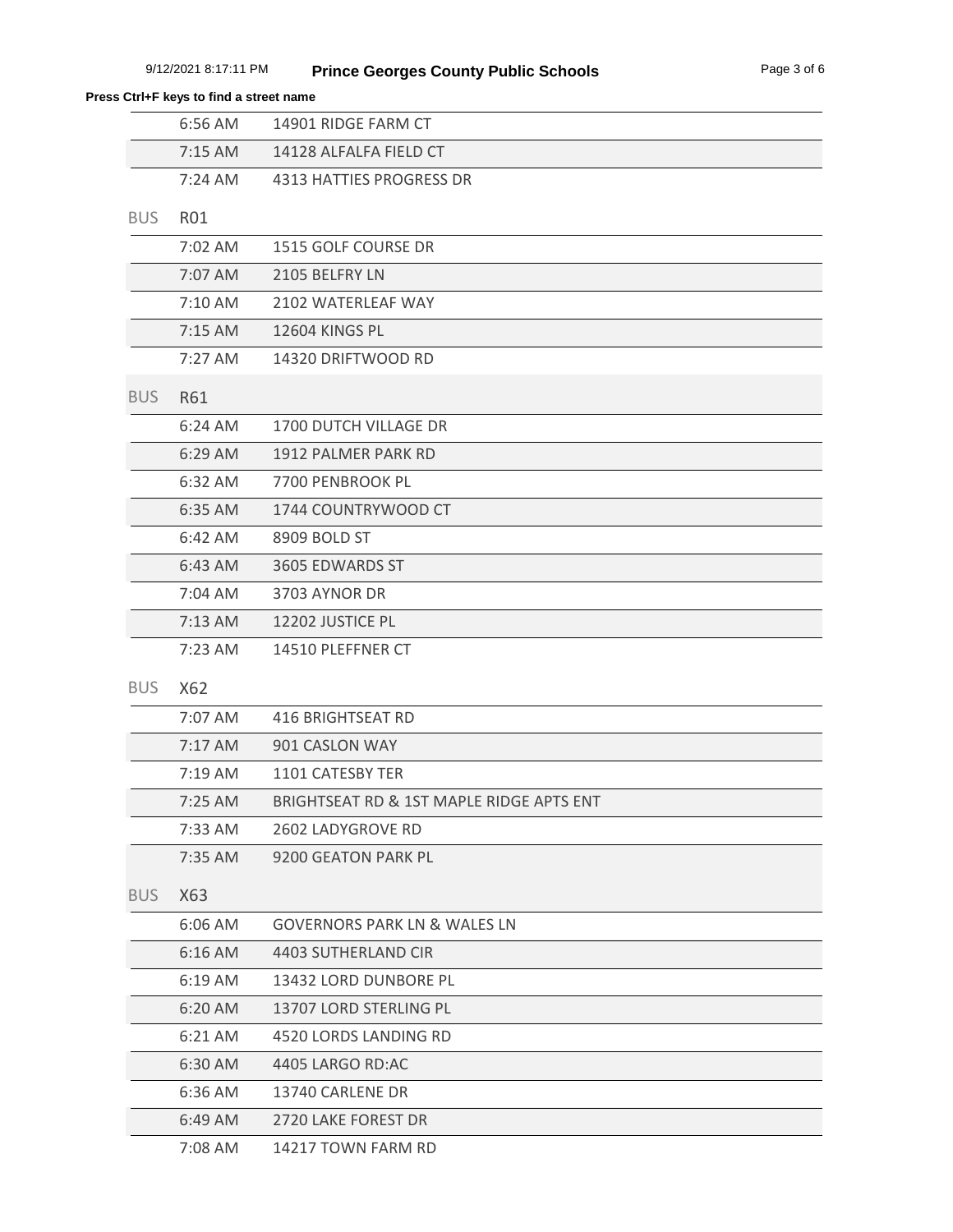## **Press Ctrl+F keys to find a street name**

## **AFTERNOON ROUTES: C ELIZABETH RIEG SPECIAL CENTER**

| <b>BUS</b> | G63     |                               |
|------------|---------|-------------------------------|
|            | 2:31 PM | 9708 DUBARRY ST               |
|            | 2:36 PM | 9804 DOLBY AVE                |
|            | 2:45 PM | 7905 QUATREFOIL CT            |
|            | 2:58 PM | 12401 KEMMERTON LN            |
|            | 3:13 PM | 11305 DAISY LN                |
| <b>BUS</b> | G78     |                               |
|            | 2:41 PM | 3602 MAHNAZ CT                |
|            | 2:47 PM | 3307 HAYES ST                 |
| <b>BUS</b> | K12     |                               |
|            | 2:09 PM | 1510 PITTSFIELD LN            |
|            | 2:20 PM | 211 KENDLE ST                 |
|            | 2:23 PM | 13203 BURLEIGH ST             |
|            | 2:28 PM | 1009 MERGANSER CT             |
|            | 2:38 PM | 15213 JENNINGS LN             |
| <b>BUS</b> | K62     |                               |
|            | 2:20 PM | 2617 KENNISON LN              |
|            | 2:25 PM | 12530 KNOWLEDGE LN            |
|            | 2:32 PM | 4118 CROSSWICK TURN: AC       |
|            | 2:45 PM | 13022 8TH ST                  |
| <b>BUS</b> | K65     |                               |
|            | 2:26 PM | 16511 GOVERNORS BRIDGE RD 101 |
|            | 2:39 PM | 14510 PLEFFNER CT             |
|            | 2:48 PM | 14781 LONDON LN               |
|            | 3:01 PM | 13206 OYSTERCATCHER LN        |
|            | 3:10 PM | 14807 KIMBERWICK DR           |
|            | 3:15 PM | 14901 RIDGE FARM CT           |
|            | 3:30 PM | 7403 QUIET WAY                |
| <b>BUS</b> | K66     |                               |
|            | 2:20 PM | 14101 LANCASTER LN            |
|            | 2:29 PM | 13327 OLD CHAPEL RD           |
|            | 2:39 PM | 12111 QUICK FOX LN            |
|            | 2:46 PM | 12202 JUSTICE PL              |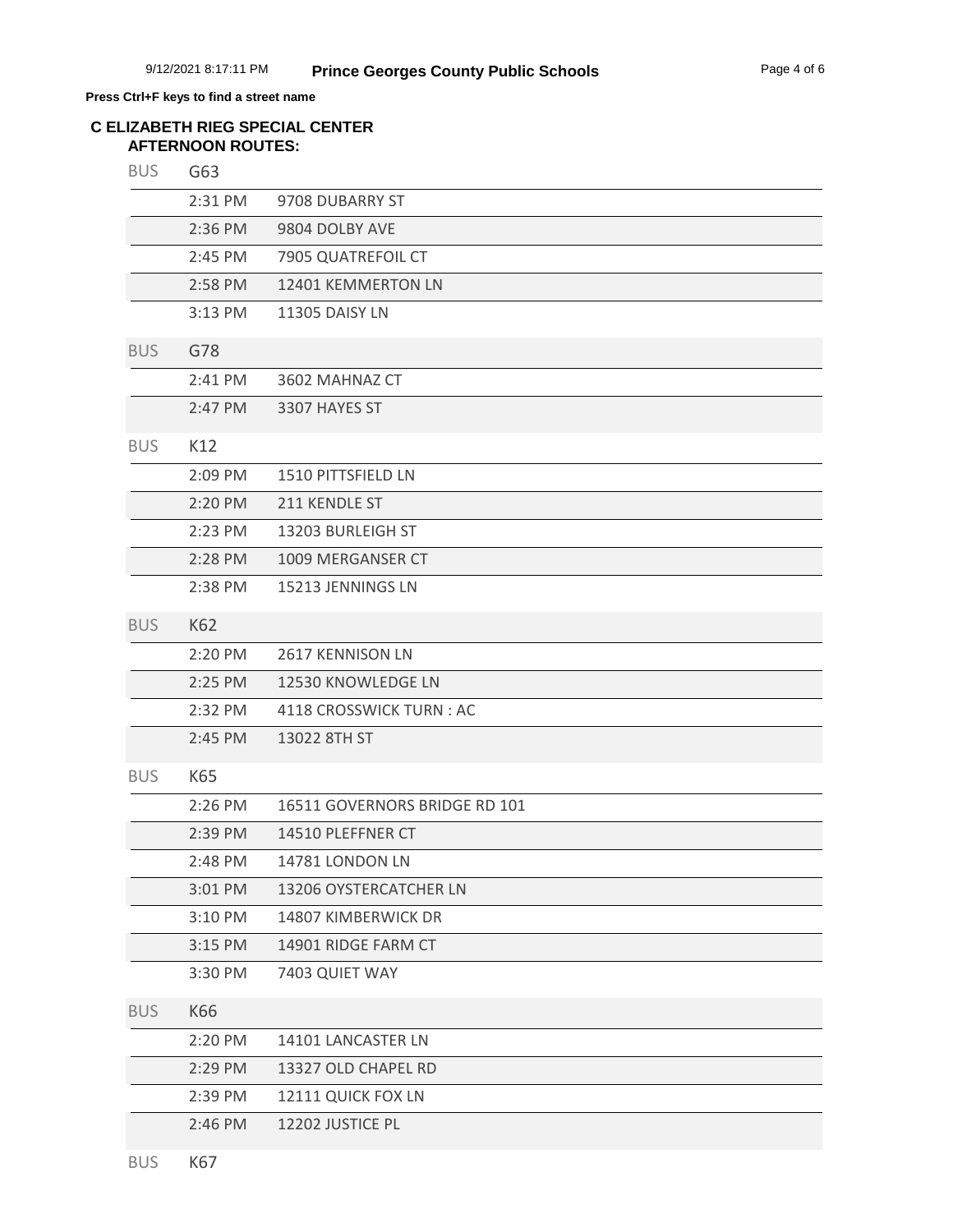|            | 2:22 PM             | 16114 EDENWOOD DR            |
|------------|---------------------|------------------------------|
|            | 2:27 PM             | 14544 LONDON LN              |
|            | 2:35 PM             | <b>2929 TARRAGON LN</b>      |
|            | 2:46 PM             | 15516 ORCHARD RUN DR         |
|            | 2:55 PM             | 12903 BRUNSWICK LN           |
|            | 3:05 PM             | 3712 EXCALIBUR CT 204        |
| <b>BUS</b> | <b>K68</b>          |                              |
|            | 2:13 PM             | 13605 KINGS ISLE CT          |
|            | 2:22 PM             | 2102 WATERLEAF WAY           |
|            | 2:25 PM             | 2105 BELFRY LN               |
|            | 2:41 PM             | 901 CASLON WAY               |
|            | 2:44 PM             | 1083 CATESBY TER             |
| <b>BUS</b> | K69                 |                              |
|            | 2:22 PM             | 14110 LANCASTER LN           |
|            | 2:33 PM             | 12415 CHALFORD LN            |
|            | 2:36 PM             | 12211 ROCKLEDGE DR           |
|            | 2:47 PM             | 16010 EXCALIBUR RD           |
| <b>BUS</b> | K70                 |                              |
|            | 2:27 PM             | 12712 WOODBRIDGE CT          |
|            | 2:30 PM             | 12604 KINGS PL               |
|            | 2:40 PM             | 22 SUTTON CT                 |
|            | 2:43 PM             | 624 EVENING STAR PL          |
|            | 2:47 PM             | 11214 LAKE OVERLOOK PL       |
|            | $3:01$ PM           | 14320 DRIFTWOOD RD           |
| <b>BUS</b> | K71                 |                              |
|            | 2:20 PM             | 16066 ENGLISH OAKS AVE C     |
|            | 2:39 PM             | 7700 PENBROOK PL             |
|            | $2:42 \, \text{PM}$ | <b>1635 VILLAGE GREEN DR</b> |
|            | 2:51 PM             | 408 WILLOW HILL CT           |
| <b>BUS</b> | K73                 |                              |
|            | 2:11 PM             | 2409 PRESERVE CT             |
|            | 2:21 PM             | 4313 HATTIES PROGRESS DR     |
|            | 2:28 PM             | 3810 DIPLOMAT AVE            |
|            | 2:46 PM             | 3703 AYNOR DR                |
|            | 3:03 PM             | 1700 DUTCH VILLAGE DR        |